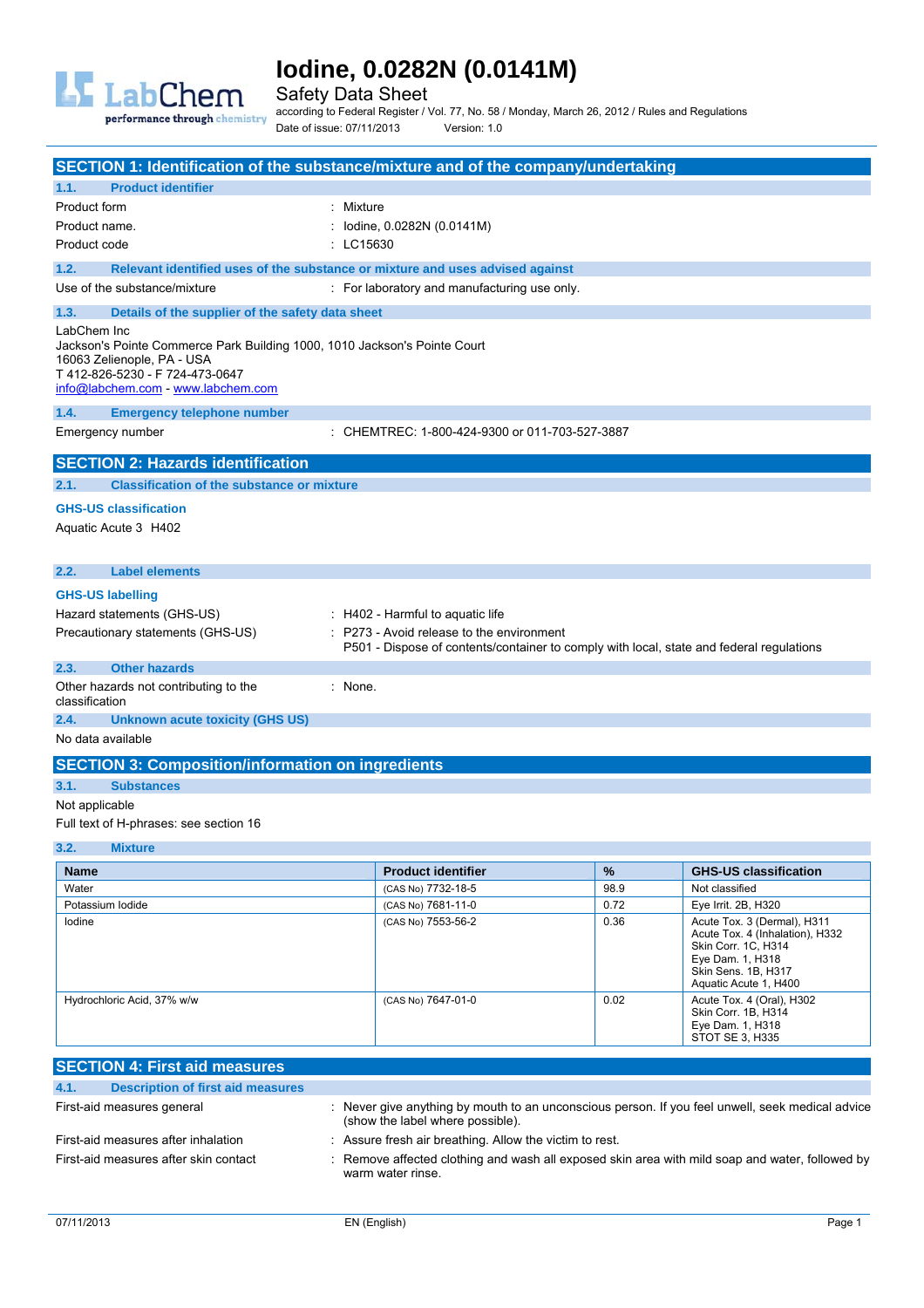### Safety Data Sheet

| according to Federal Register / Vol. 77, No. 58 / Monday, March 26, 2012 / Rules and Regulations |                                                                                                                                                                                                        |
|--------------------------------------------------------------------------------------------------|--------------------------------------------------------------------------------------------------------------------------------------------------------------------------------------------------------|
| First-aid measures after eye contact                                                             | : Rinse immediately with plenty of water. Obtain medical attention if pain, blinking or redness<br>persist.                                                                                            |
| First-aid measures after ingestion                                                               | Rinse mouth. Do NOT induce vomiting. Obtain emergency medical attention.                                                                                                                               |
| 4.2.<br>Most important symptoms and effects, both acute and delayed                              |                                                                                                                                                                                                        |
| Symptoms/injuries                                                                                | : Not expected to present a significant hazard under anticipated conditions of normal use.                                                                                                             |
| 4.3.                                                                                             | Indication of any immediate medical attention and special treatment needed                                                                                                                             |
| Obtain medical assistance.                                                                       |                                                                                                                                                                                                        |
| <b>SECTION 5: Firefighting measures</b>                                                          |                                                                                                                                                                                                        |
| 5.1.<br><b>Extinguishing media</b>                                                               |                                                                                                                                                                                                        |
| Suitable extinguishing media                                                                     | Foam. Dry powder. Carbon dioxide. Water spray. Sand.                                                                                                                                                   |
| Unsuitable extinguishing media                                                                   | Do not use a heavy water stream.                                                                                                                                                                       |
| 5.2.<br>Special hazards arising from the substance or mixture                                    |                                                                                                                                                                                                        |
| Fire hazard                                                                                      | : Not flammable.                                                                                                                                                                                       |
| <b>Explosion hazard</b>                                                                          | Not applicable.                                                                                                                                                                                        |
| 5.3.<br><b>Advice for firefighters</b>                                                           |                                                                                                                                                                                                        |
| Firefighting instructions                                                                        | Use water spray or fog for cooling exposed containers. Exercise caution when fighting any                                                                                                              |
|                                                                                                  | chemical fire. Avoid (reject) fire-fighting water to enter environment.                                                                                                                                |
| Protection during firefighting                                                                   | Do not enter fire area without proper protective equipment, including respiratory protection.                                                                                                          |
| <b>SECTION 6: Accidental release measures</b>                                                    |                                                                                                                                                                                                        |
| 6.1.<br>Personal precautions, protective equipment and emergency procedures                      |                                                                                                                                                                                                        |
| 6.1.1.<br>For non-emergency personnel                                                            |                                                                                                                                                                                                        |
| Protective equipment                                                                             | Safety glasses. Gloves.                                                                                                                                                                                |
| Emergency procedures                                                                             | Evacuate unnecessary personnel.                                                                                                                                                                        |
| 6.1.2.<br>For emergency responders                                                               |                                                                                                                                                                                                        |
| Protective equipment                                                                             | Equip cleanup crew with proper protection.                                                                                                                                                             |
| Emergency procedures                                                                             | Ventilate area.                                                                                                                                                                                        |
|                                                                                                  |                                                                                                                                                                                                        |
| 6.2.<br><b>Environmental precautions</b>                                                         | Prevent entry to sewers and public waters. Notify authorities if liquid enters sewers or public waters. Avoid release to the environment.                                                              |
|                                                                                                  |                                                                                                                                                                                                        |
| 6.3.<br>Methods and material for containment and cleaning up                                     |                                                                                                                                                                                                        |
| Methods for cleaning up                                                                          | Soak up spills with inert solids, such as clay or diatomaceous earth as soon as possible. Collect<br>spillage. Store aways from other materials.                                                       |
| 6.4.<br><b>Reference to other sections</b>                                                       |                                                                                                                                                                                                        |
| See Heading 8. Exposure controls and personal protection.                                        |                                                                                                                                                                                                        |
| <b>SECTION 7: Handling and storage</b>                                                           |                                                                                                                                                                                                        |
| <b>Precautions for safe handling</b><br>7.1.                                                     |                                                                                                                                                                                                        |
| Precautions for safe handling                                                                    | : Wash hands and other exposed areas with mild soap and water before eating, drinking or<br>smoking and when leaving work. Provide good ventilation in process area to prevent formation of<br>vapour. |
| Hygiene measures                                                                                 | : Do no eat, drink or smoke when using this product. Wash contaminated clothing before reuse.                                                                                                          |
| 7.2.<br>Conditions for safe storage, including any incompatibilities                             |                                                                                                                                                                                                        |
| Storage conditions                                                                               | Keep only in the original container in a cool, well ventilated place away from : Direct sunlight,<br>incompatible materials. Keep container closed when not in use.                                    |
| Incompatible products                                                                            | Strong reducing agents. Ammonia. Acetaldehyde. metals.                                                                                                                                                 |
| Incompatible materials                                                                           | Sources of ignition. Direct sunlight.                                                                                                                                                                  |
| 7.3.<br><b>Specific end use(s)</b>                                                               |                                                                                                                                                                                                        |
| No additional information available                                                              |                                                                                                                                                                                                        |
| <b>SECTION 8: Exposure controls/personal protection</b>                                          |                                                                                                                                                                                                        |

# **8.1. Control parameters**

| lodine (7553-56-2) |                                 |                                          |
|--------------------|---------------------------------|------------------------------------------|
| USA ACGIH          | ACGIH TWA (mg/m <sup>3</sup> )  | 0.1 mg/m <sup>3</sup> Inhalable fraction |
| USA ACGIH          | ACGIH TWA (ppm)                 | 0.01 ppm Inhalable fraction              |
| USA ACGIH          | ACGIH STEL (mg/m <sup>3</sup> ) | 1 mg/ $m3$                               |
| USA ACGIH          | ACGIH STEL (ppm)                | $0.1$ ppm                                |

Ĭ.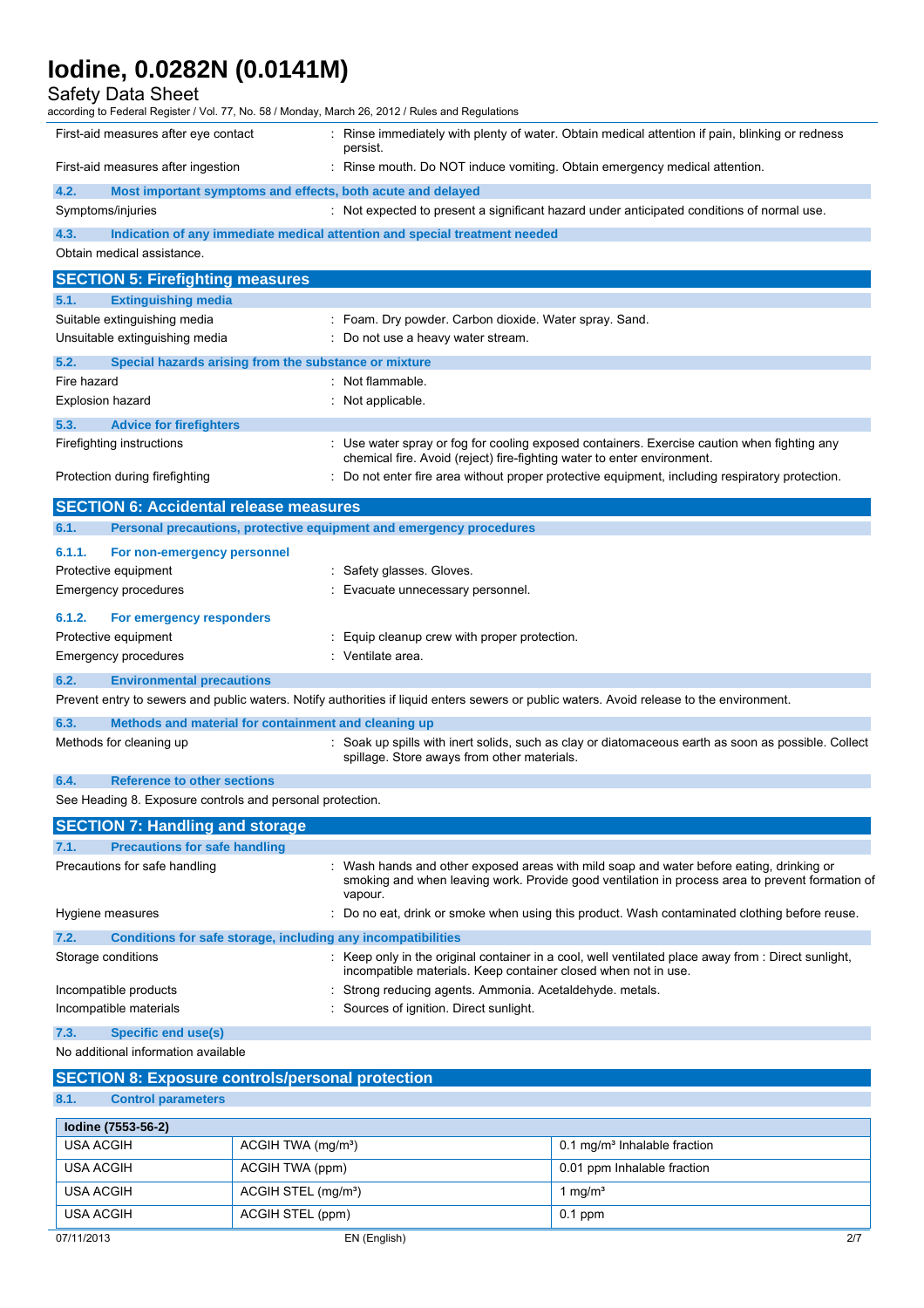### Safety Data Sheet

according to Federal Register / Vol. 77, No. 58 / Monday, March 26, 2012 / Rules and Regulations

| lodine (7553-56-2) |                            |                   |
|--------------------|----------------------------|-------------------|
| USA OSHA           | OSHA PEL (Ceiling) (mg/m3) | mg/m <sup>3</sup> |
| USA OSHA           | OSHA PEL (Ceiling) (ppm)   | $0.1$ ppm         |
|                    |                            |                   |

|                   | Potassium Iodide (7681-11-0)     |                 |                                        |                                                                                                                                                                                     |
|-------------------|----------------------------------|-----------------|----------------------------------------|-------------------------------------------------------------------------------------------------------------------------------------------------------------------------------------|
| USA ACGIH         |                                  | ACGIH TWA (ppm) |                                        | 0.01 ppm Inhalable fraction                                                                                                                                                         |
| 8.2.              | <b>Exposure controls</b>         |                 |                                        |                                                                                                                                                                                     |
|                   | Appropriate engineering controls |                 |                                        | Emergency eye wash fountains and safety showers should be available in the immediate vicinity<br>of any potential exposure. Provide adequate general and local exhaust ventilation. |
|                   | Personal protective equipment    |                 | : Avoid all unnecessary exposure.      |                                                                                                                                                                                     |
| Hand protection   |                                  |                 | Wear protective gloves.                |                                                                                                                                                                                     |
| Eye protection    |                                  |                 | : Chemical goggles or safety glasses.  |                                                                                                                                                                                     |
|                   | Respiratory protection           |                 | Wear appropriate mask.                 |                                                                                                                                                                                     |
| Other information |                                  |                 | Do not eat, drink or smoke during use. |                                                                                                                                                                                     |

# **SECTION 9: Physical and chemical properties**

| 9.1.<br>Information on basic physical and chemical properties |                      |
|---------------------------------------------------------------|----------------------|
| Physical state                                                | : Liquid             |
| Colour                                                        | amber.               |
| Odour                                                         | characteristic.      |
| Odour threshold                                               | No data available    |
| рH                                                            | : No data available  |
| Relative evaporation rate (butylacetate=1)                    | No data available    |
| Melting point                                                 | No data available    |
| Freezing point                                                | No data available    |
| Boiling point                                                 | No data available    |
| Flash point                                                   | No data available    |
| Self ignition temperature                                     | No data available    |
| Decomposition temperature                                     | No data available    |
| Flammability (solid, gas)                                     | No data available    |
| Vapour pressure                                               | No data available    |
| Relative vapour density at 20 °C                              | No data available    |
| Relative density                                              | No data available    |
| Solubility                                                    | Miscible with water. |
| Log Pow                                                       | No data available    |
| Log Kow                                                       | No data available    |
| Viscosity, kinematic                                          | No data available    |
| Viscosity, dynamic                                            | No data available    |
| <b>Explosive properties</b>                                   | Not applicable.      |
| Oxidising properties                                          | No data available.   |
| <b>Explosive limits</b>                                       | No data available    |
| <b>Other information</b><br>9.2.                              |                      |

No additional information available

|                  | <b>SECTION 10: Stability and reactivity</b>          |
|------------------|------------------------------------------------------|
| 10.1.            | <b>Reactivity</b>                                    |
|                  | No additional information available                  |
| 10.2.            | <b>Chemical stability</b>                            |
| Not established. |                                                      |
| 10.3.            | <b>Possibility of hazardous reactions</b>            |
| Not established. |                                                      |
| 10.4.            | <b>Conditions to avoid</b>                           |
|                  | Direct sunlight. Extremely high or low temperatures. |
| 10.5.            | <b>Incompatible materials</b>                        |
|                  | metals. Strong reducing agents. Ammonia.             |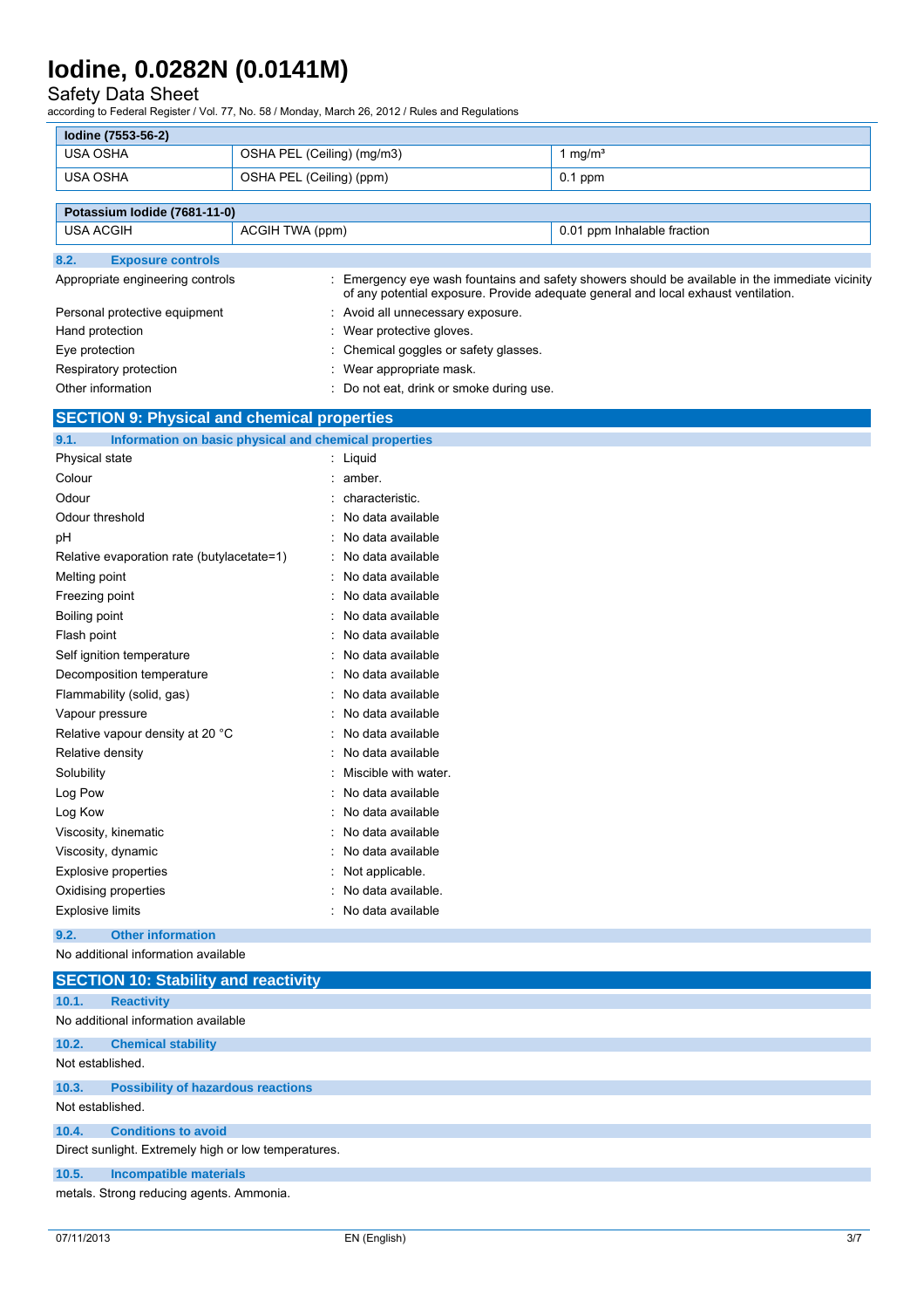# Safety Data Sheet

according to Federal Register / Vol. 77, No. 58 / Monday, March 26, 2012 / Rules and Regulations

| <b>Hazardous decomposition products</b><br>10.6.       |                                                                                   |
|--------------------------------------------------------|-----------------------------------------------------------------------------------|
| lodine vapour. Potassium oxide.                        |                                                                                   |
| <b>SECTION 11: Toxicological information</b>           |                                                                                   |
| 11.1.<br><b>Information on toxicological effects</b>   |                                                                                   |
|                                                        |                                                                                   |
| Acute toxicity                                         | : Not classified                                                                  |
| Iodine (7553-56-2)                                     |                                                                                   |
| LD50 oral rat                                          | 14000 mg/kg                                                                       |
| LD50 dermal rat                                        | 220 mg/kg                                                                         |
| ATE (dermal)                                           | 1100.000 mg/kg bodyweight                                                         |
| ATE (dust, mist)                                       | 1.500 mg/l/4h                                                                     |
| Water (7732-18-5)                                      |                                                                                   |
| LD50 oral rat                                          | $\geq 90000$ mg/kg                                                                |
| Hydrochloric Acid, 37% w/w (7647-01-0)                 |                                                                                   |
| LD50 oral rat                                          | 700 mg/kg                                                                         |
| LD50 dermal rabbit                                     | 5010 mg/kg                                                                        |
| Skin corrosion/irritation                              | Not classified                                                                    |
| Serious eye damage/irritation                          | Not classified                                                                    |
| Respiratory or skin sensitisation                      | Not classified                                                                    |
| Germ cell mutagenicity                                 | Not classified Based on available data, the classification criteria are not met   |
| Carcinogenicity                                        | : Not classified                                                                  |
| Hydrochloric Acid, 37% w/w (7647-01-0)                 |                                                                                   |
| IARC group                                             | 3                                                                                 |
| Reproductive toxicity                                  | : Not classifiedBased on available data, the classification criteria are not met  |
| Specific target organ toxicity (single exposure)       | : Not classified                                                                  |
| Specific target organ toxicity (repeated<br>exposure)  | : Not classified Based on available data, the classification criteria are not met |
| Aspiration hazard                                      | : Not classified Based on available data, the classification criteria are not met |
| Potential Adverse human health effects and<br>symptoms | : Based on available data, the classification criteria are not met.               |
| <b>SECTION 12: Ecological information</b>              |                                                                                   |
| <b>Toxicity</b><br>12.1.                               |                                                                                   |
| Ecology - water                                        | : Harmful to aquatic life.                                                        |
| lodine, 0.0282N (0.0141M)                              |                                                                                   |
| EC50 Daphnia 1                                         | 55.87 mg/l                                                                        |
| Iodine (7553-56-2)                                     |                                                                                   |
| LC50 fishes 1                                          | $1.7$ mg/l                                                                        |
| EC50 Daphnia 1                                         | $0.2$ mg/l                                                                        |
| Potassium Iodide (7681-11-0)                           |                                                                                   |

| LC50 fishes 1                                 | 3200 mg/l 120 h                                   |
|-----------------------------------------------|---------------------------------------------------|
| EC50 Daphnia 1                                | 2.7 mg/l 24 h                                     |
| Hydrochloric Acid, 37% w/w (7647-01-0)        |                                                   |
| LC50 fishes 1                                 | 282 mg/l (96 h; Gambusia affinis; PURE SUBSTANCE) |
| EC50 Daphnia 1                                | < 56 mg/l (72 h; Daphnia magna; PURE SUBSTANCE)   |
| $LC50$ fish $2$                               | 862 mg/l (Leuciscus idus: PURE SUBSTANCE)         |
| TLM fish 1                                    | 282 ppm (96 h; Gambusia affinis; PURE SUBSTANCE)  |
| 12.2.<br><b>Persistence and degradability</b> |                                                   |

| lodine, 0.0282N (0.0141M)     |                  |
|-------------------------------|------------------|
| Persistence and degradability | Not established. |
| lodine (7553-56-2)            |                  |
| Persistence and degradability | Not established. |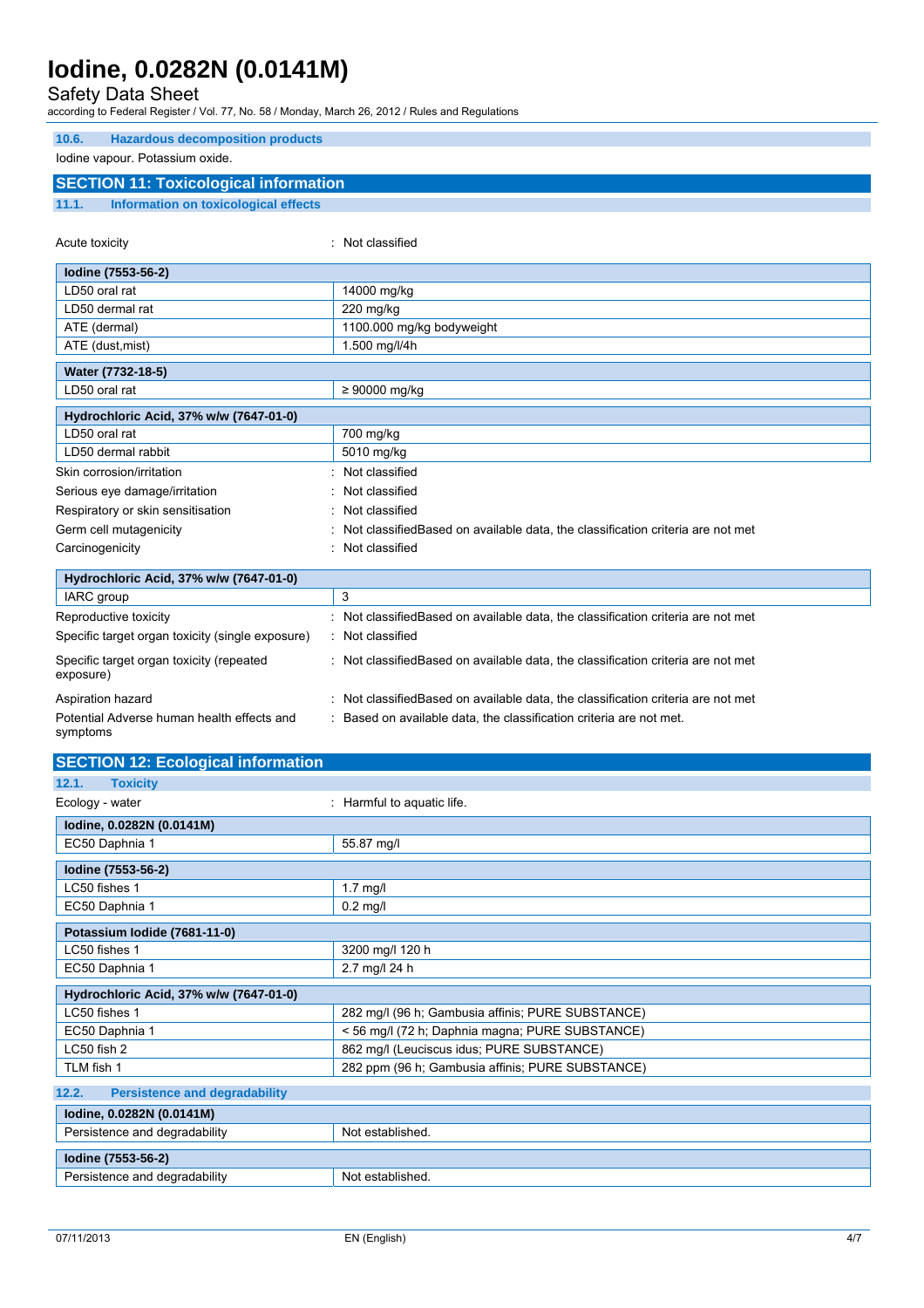### Safety Data Sheet

according to Federal Register / Vol. 77, No. 58 / Monday, March 26, 2012 / Rules and Regulations

| Potassium Iodide (7681-11-0)                                                                                     |                                                                                                            |  |  |
|------------------------------------------------------------------------------------------------------------------|------------------------------------------------------------------------------------------------------------|--|--|
| Persistence and degradability                                                                                    | Not established.                                                                                           |  |  |
| Hydrochloric Acid, 37% w/w (7647-01-0)                                                                           |                                                                                                            |  |  |
| Persistence and degradability                                                                                    | Biodegradability: not applicable. No (test)data on mobility of the components of the mixture<br>available. |  |  |
| Biochemical oxygen demand (BOD)                                                                                  | Not applicable                                                                                             |  |  |
| Chemical oyxgen demand (COD)                                                                                     | Not applicable                                                                                             |  |  |
| ThOD                                                                                                             | Not applicable                                                                                             |  |  |
| BOD (% of ThOD)                                                                                                  | Not applicable                                                                                             |  |  |
| 12.3.<br><b>Bioaccumulative potential</b>                                                                        |                                                                                                            |  |  |
| lodine, 0.0282N (0.0141M)                                                                                        |                                                                                                            |  |  |
| Bioaccumulative potential                                                                                        | Not established.                                                                                           |  |  |
| Iodine (7553-56-2)                                                                                               |                                                                                                            |  |  |
| Log Pow                                                                                                          | 2.49                                                                                                       |  |  |
| Bioaccumulative potential                                                                                        | Not established.                                                                                           |  |  |
| Potassium lodide (7681-11-0)                                                                                     |                                                                                                            |  |  |
| Bioaccumulative potential                                                                                        | Not established.                                                                                           |  |  |
| Hydrochloric Acid, 37% w/w (7647-01-0)                                                                           |                                                                                                            |  |  |
| Log Pow                                                                                                          | 0.25 (QSAR)                                                                                                |  |  |
| Bioaccumulative potential                                                                                        | Low potential for bioaccumulation (Log Kow < 4).                                                           |  |  |
|                                                                                                                  |                                                                                                            |  |  |
| 12.4.<br><b>Mobility in soil</b>                                                                                 |                                                                                                            |  |  |
| Hydrochloric Acid, 37% w/w (7647-01-0)                                                                           |                                                                                                            |  |  |
| Ecology - soil                                                                                                   | May be harmful to plant growth, blooming and fruit formation.                                              |  |  |
| 12.5.<br><b>Other adverse effects</b>                                                                            |                                                                                                            |  |  |
| Other information                                                                                                | : Avoid release to the environment.                                                                        |  |  |
|                                                                                                                  |                                                                                                            |  |  |
|                                                                                                                  |                                                                                                            |  |  |
| <b>SECTION 13: Disposal considerations</b>                                                                       |                                                                                                            |  |  |
| 13.1.<br><b>Waste treatment methods</b>                                                                          |                                                                                                            |  |  |
| Waste disposal recommendations                                                                                   | Dispose in a safe manner in accordance with local/national regulations.                                    |  |  |
| Ecology - waste materials                                                                                        | : Avoid release to the environment.                                                                        |  |  |
| <b>SECTION 14: Transport information</b>                                                                         |                                                                                                            |  |  |
| In accordance with ADR / RID / ADNR / IMDG / ICAO / IATA                                                         |                                                                                                            |  |  |
| 14.1.<br><b>UN number</b>                                                                                        |                                                                                                            |  |  |
| Not applicable                                                                                                   |                                                                                                            |  |  |
|                                                                                                                  |                                                                                                            |  |  |
| 14.2.<br><b>UN proper shipping name</b>                                                                          |                                                                                                            |  |  |
| Not applicable                                                                                                   |                                                                                                            |  |  |
| 14.3. Additional information                                                                                     |                                                                                                            |  |  |
| Other information                                                                                                | No supplementary information available.                                                                    |  |  |
| <b>Overland transport</b>                                                                                        |                                                                                                            |  |  |
| No additional information available                                                                              |                                                                                                            |  |  |
|                                                                                                                  |                                                                                                            |  |  |
| <b>Transport by sea</b>                                                                                          |                                                                                                            |  |  |
| No additional information available                                                                              |                                                                                                            |  |  |
| <b>Air transport</b>                                                                                             |                                                                                                            |  |  |
| No additional information available                                                                              |                                                                                                            |  |  |
| <b>SECTION 15: Regulatory information</b>                                                                        |                                                                                                            |  |  |
| 15.1. US Federal regulations                                                                                     |                                                                                                            |  |  |
|                                                                                                                  |                                                                                                            |  |  |
| Iodine (7553-56-2)                                                                                               |                                                                                                            |  |  |
| Listed on the United States TSCA (Toxic Substances Control Act) inventory<br>SARA Section 311/312 Hazard Classes | Immediate (acute) health hazard                                                                            |  |  |
|                                                                                                                  | Delayed (chronic) health hazard                                                                            |  |  |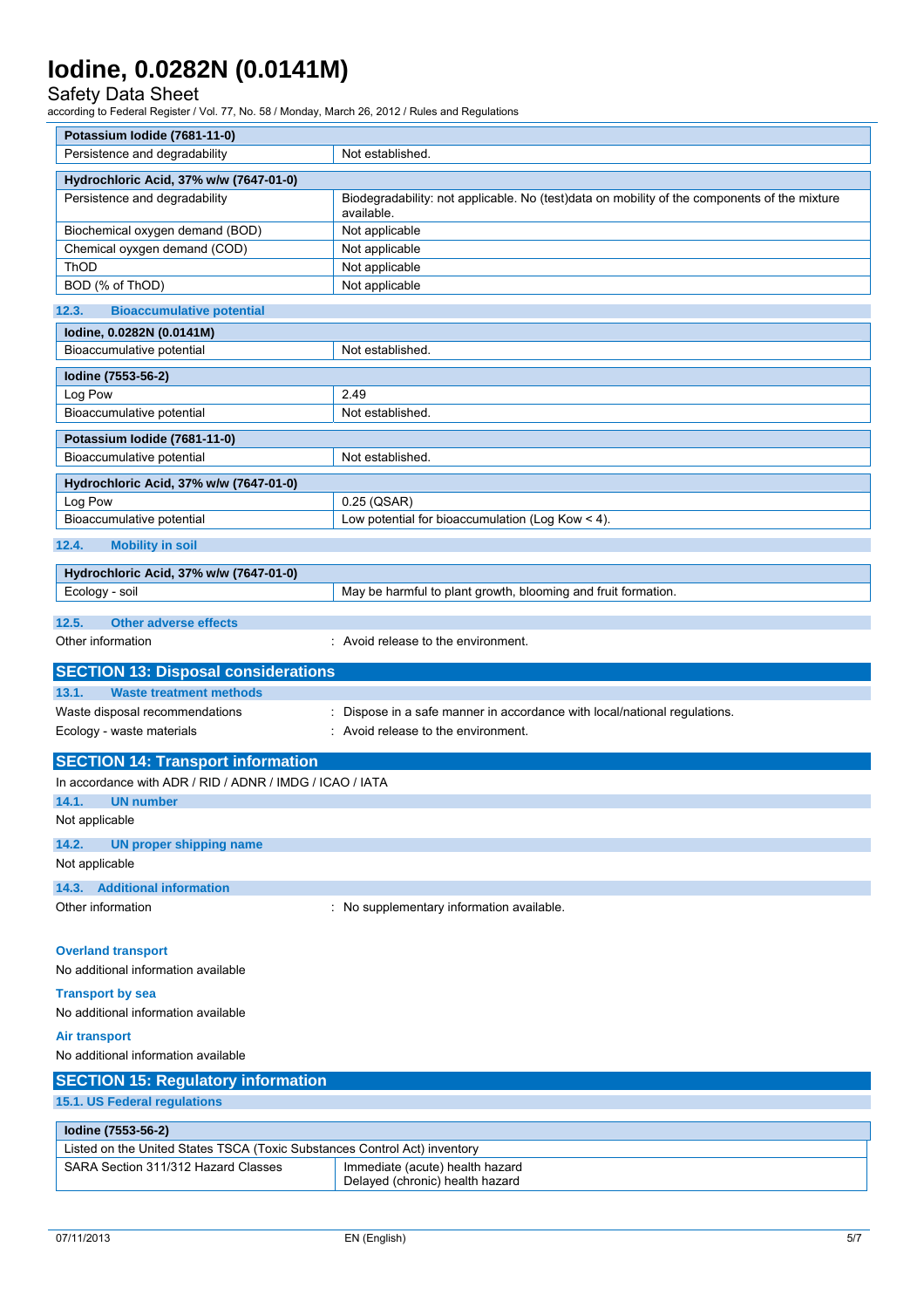## Safety Data Sheet

according to Federal Register / Vol. 77, No. 58 / Monday, March 26, 2012 / Rules and Regulations

| Potassium Iodide (7681-11-0)                                              |                                                                 |  |  |  |
|---------------------------------------------------------------------------|-----------------------------------------------------------------|--|--|--|
| Listed on the United States TSCA (Toxic Substances Control Act) inventory |                                                                 |  |  |  |
| SARA Section 311/312 Hazard Classes                                       | Immediate (acute) health hazard                                 |  |  |  |
|                                                                           | Delayed (chronic) health hazard                                 |  |  |  |
| Hydrochloric Acid, 37% w/w (7647-01-0)                                    |                                                                 |  |  |  |
| Listed on the United States TSCA (Toxic Substances Control Act) inventory |                                                                 |  |  |  |
| RQ (Reportable quantity, section 304 of EPA's<br>List of Lists):          | 5000 lb                                                         |  |  |  |
| SARA Section 311/312 Hazard Classes                                       | Immediate (acute) health hazard                                 |  |  |  |
| 15.2. International regulations<br><b>CANADA</b>                          |                                                                 |  |  |  |
| lodine, 0.0282N (0.0141M)                                                 |                                                                 |  |  |  |
| <b>WHMIS Classification</b>                                               | Uncontrolled product according to WHMIS classification criteria |  |  |  |

| lodine (7553-56-2)                                              |                                                                                                                                                                                                                |  |  |  |
|-----------------------------------------------------------------|----------------------------------------------------------------------------------------------------------------------------------------------------------------------------------------------------------------|--|--|--|
| Listed on the Canadian DSL (Domestic Sustances List) inventory. |                                                                                                                                                                                                                |  |  |  |
| <b>WHMIS Classification</b>                                     | Class E - Corrosive Material<br>Class D Division 1 Subdivision B - Toxic material causing immediate and serious toxic effects<br>Class D Division 2 Subdivision B - Toxic material causing other toxic effects |  |  |  |
|                                                                 |                                                                                                                                                                                                                |  |  |  |
| Potassium lodide (7681-11-0)                                    |                                                                                                                                                                                                                |  |  |  |
| Listed on the Canadian DSL (Domestic Sustances List) inventory. |                                                                                                                                                                                                                |  |  |  |
| <b>WHMIS Classification</b>                                     | Class D Division 2 Subdivision B - Toxic material causing other toxic effects                                                                                                                                  |  |  |  |
|                                                                 |                                                                                                                                                                                                                |  |  |  |
| Hydrochloric Acid, 37% w/w (7647-01-0)                          |                                                                                                                                                                                                                |  |  |  |
| Listed on the Canadian DSL (Domestic Sustances List) inventory. |                                                                                                                                                                                                                |  |  |  |
| <b>WHMIS Classification</b>                                     | Class E - Corrosive Material                                                                                                                                                                                   |  |  |  |

#### **EU-Regulations**

No additional information available

#### **Classification according to Regulation (EC) No. 1272/2008 [CLP]**

### **Classification according to Directive 67/548/EEC or 1999/45/EC**

Not classified

#### **15.2.2. National regulations**

| lodine (7553-56-2)                                |
|---------------------------------------------------|
| Listed on the Canadian Ingredient Disclosure List |
| Potassium Iodide (7681-11-0)                      |
| Listed on the Canadian Ingredient Disclosure List |
| Hydrochloric Acid, 37% w/w (7647-01-0)            |
| Listed on the Canadian Ingredient Disclosure List |

#### **15.3. US State regulations**

### **Iodine (7553-56-2)**

- U.S. Pennsylvania RTK (Right to Know) List
- U.S. New Jersey Right to Know Hazardous Substance List
- U.S. Massachusetts Right To Know List

#### **Potassium Iodide (7681-11-0)**

- U.S. Pennsylvania RTK (Right to Know) List
- U.S. New Jersey Right to Know Hazardous Substance List